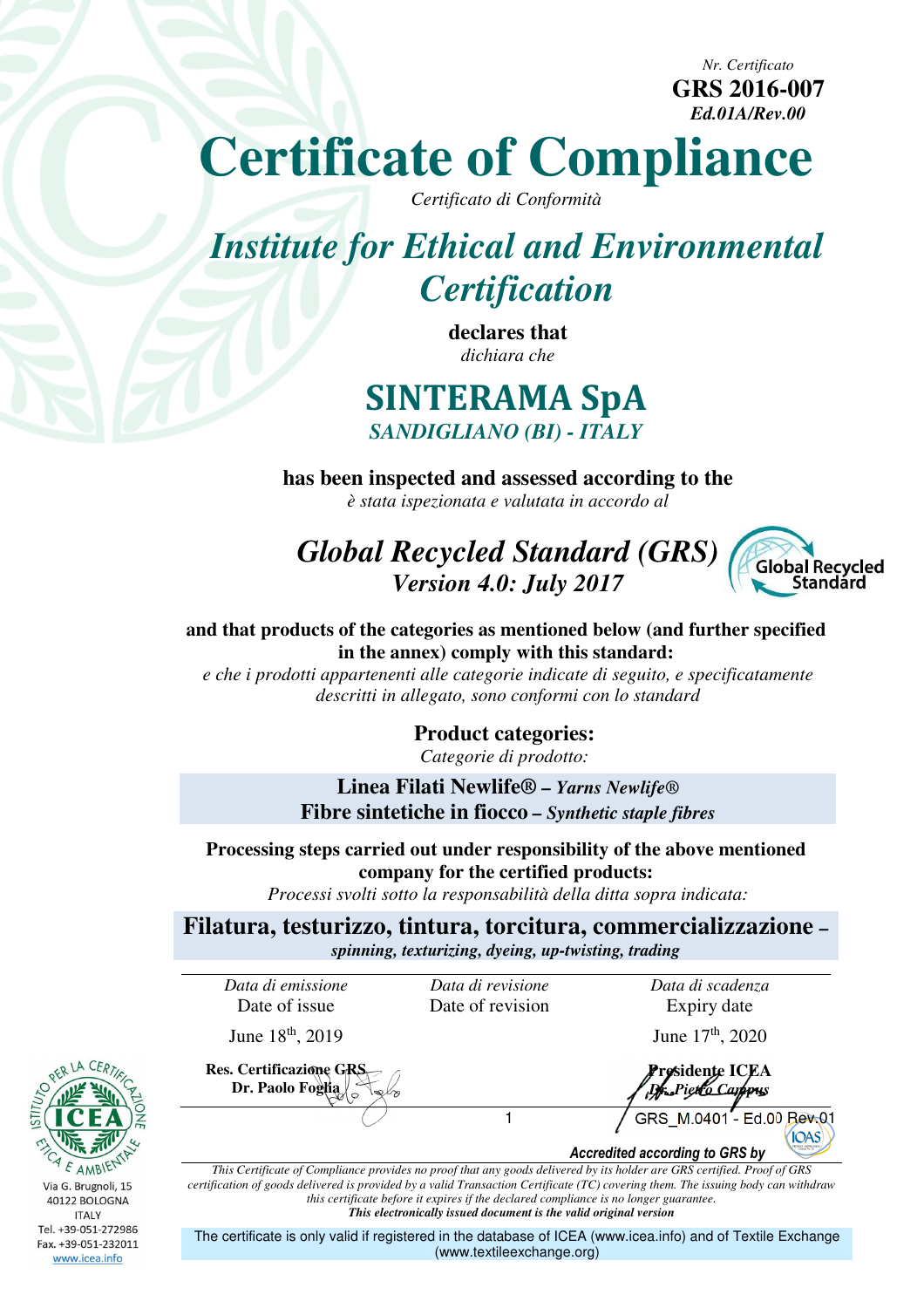*Nr. Certificato*  **GRS 2016-007**  *Ed.01A/Rev.00*

#### **ANNEX - I**



#### **Approved products**

In specific the certificate covers the following products:

| Company name                                |                                    |      |     |  |  |  |
|---------------------------------------------|------------------------------------|------|-----|--|--|--|
| <b>SINTERAMA SpA</b>                        |                                    |      |     |  |  |  |
| <b>Filati</b> – yarns                       | <b>Composizione - composition</b>  |      |     |  |  |  |
| <b>Product Description</b>                  | Fibra - Fibre                      | Id.  | %   |  |  |  |
| POY - Partially Oriented Yarn - Greggio     | Recycled polyester - post-consumer | R-PL | 100 |  |  |  |
| POY - Partially Oriented Yarn - Tinto pasta | Recycled polyester – post-consumer | R-PL | 95  |  |  |  |
|                                             | Others                             | AA   | 5   |  |  |  |
| FDY - Full Drawn Yarn - Greggio             | Recycled polyester – post-consumer | R-PL | 100 |  |  |  |
|                                             | Recycled polyester - post-consumer | R-PL | 95  |  |  |  |
| FDY - Full Drawn Yarn - Tinto pasta         | Others                             | AA   | 5   |  |  |  |
| DTY - Drawn Textured Yarn - Greggio         | Recycled polyester - post-consumer | R-PL | 100 |  |  |  |
| DTY - Drawn Textured Yarn - Tinto pasta     | Recycled polyester – post-consumer | R-PL | 95  |  |  |  |
|                                             | Others                             | AA   | 5   |  |  |  |
| HOY - High Oriented Yarn - Greggio          | Recycled polyester – post-consumer | R-PL | 100 |  |  |  |
|                                             | Recycled polyester - post-consumer | R-PL | 95  |  |  |  |
| HOY - High Oriented Yarn - Tinto pasta      | Others                             | AA   | 5   |  |  |  |
| ATY - Air Textured Yarn - Greggio           | Recycled polyester - post-consumer | R-PL | 100 |  |  |  |
|                                             | Recycled polyester - post-consumer | R-PL | 95  |  |  |  |
| ATY - Air Textured Yarn - Tinto pasta       | Others                             | AA   | 5   |  |  |  |
| Twisted Yarn - Greggio                      | Recycled polyester - post-consumer | R-PL | 100 |  |  |  |
|                                             | Recycled polyester - post-consumer | R-PL | 95  |  |  |  |
| Twisted Yarn - Tinto pasta                  | Others                             | AA   | 5   |  |  |  |
| Dyed Yarn                                   | Recycled polyester – post-consumer | R-PL | 100 |  |  |  |

| Fibre sintetiche in fiocco – Synthetic staple<br>fibres | <b>Composizione – composition</b>  |          |     |
|---------------------------------------------------------|------------------------------------|----------|-----|
| <b>Product Description</b>                              | Fibra – Fibre                      | ld.      | %   |
| Tow                                                     | Recycled polyester – post-consumer | R-PL     | 100 |
| Tow                                                     | Recycled polyester - post-consumer | $R - PL$ | 95  |
|                                                         | Polyester                          | PL       |     |
| Tow                                                     | Recycled polyester - post-consumer | R-PL     | 90  |
|                                                         | Polyester                          | PI.      | 10  |
| Tow                                                     | Recycled polyester - post-consumer | R-PL     | 70  |
|                                                         | Polyester                          | PL       | 30  |

*Data di emissione*  Date of issue

*Data di revisione*  Date of revision *Data di scadenza*  Expiry date

June  $18^{th}$ , 2019 June  $17^{th}$ , 2020

**Res. Certificazione GRS Dr. Paolo Foglia** 

**Presidente ICEA**  *Dr. Pietro Campus*

2 GRS M.0401 - Ed.00 Rev.01 **IOAS** *Accredited according to GRS by*

*This Certificate of Compliance provides no proof that any goods delivered by its holder are GRS certified. Proof of GRS certification of goods delivered is provided by a valid Transaction Certificate (TC) covering them. The issuing body can withdraw this certificate before it expires if the declared compliance is no longer guarantee. This electronically issued document is the valid original version*

The certificate is only valid if registered in the database of ICEA (www.icea.info) and of Textile Exchange (www.textileexchange.org)